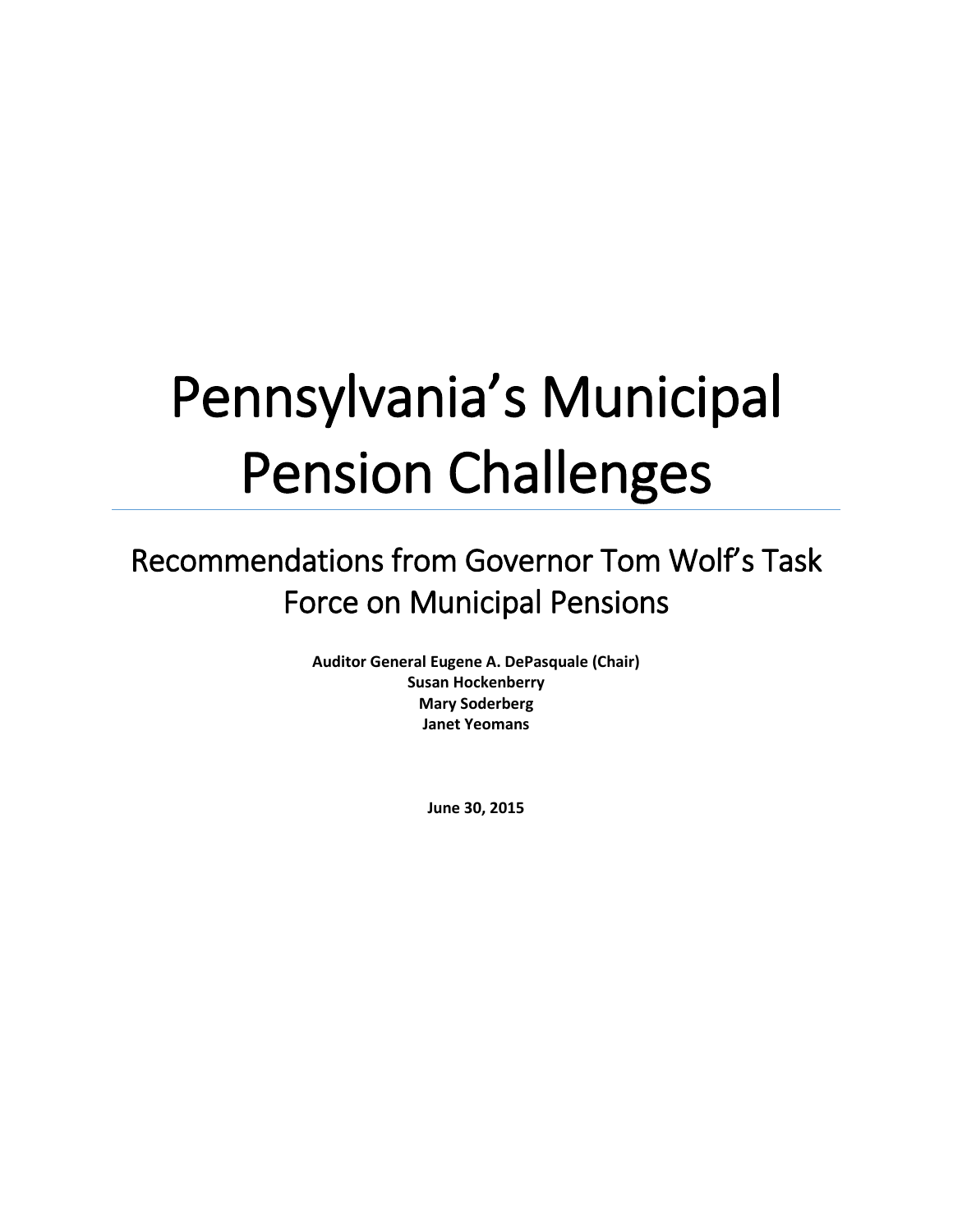#### **Introduction**

According to the latest actuarial data from the Public Employee Retirement Commission (PERC), as of January 2013, the unfunded liability of Pennsylvania municipal pension plans has doubled in the last ten years. It is now \$7.7 billion. Approximately 3,240 local government plans exist in the commonwealth; 2,600 of these are municipal plans. About one-third of Pennsylvania municipal pension plans are less than 80 percent funded. This report focuses on those underfunded plans.



Pennsylvania's municipal pension challenges have resulted from a combination of many factors, including a lack of consistent and sound investment assumptions, a failure to fully fund obligations, increased life expectancies of retirees and current employees, cases where there are fewer active employees than retirees, and the stock market decline in 2008.

Regardless of the causes of the pension challenges, it is imperative that the Commonwealth's system of local government pension plans, as well as their administration, be reformed immediately. Given that the state courts have consistently and firmly decreed that pension obligations cannot be reduced or eliminated, a failure to address the funding gap will result in crippling cuts to critical municipal services that will dramatically impact the quality of life for residents, commuters, and anyone who does business with the municipality. In extreme cases,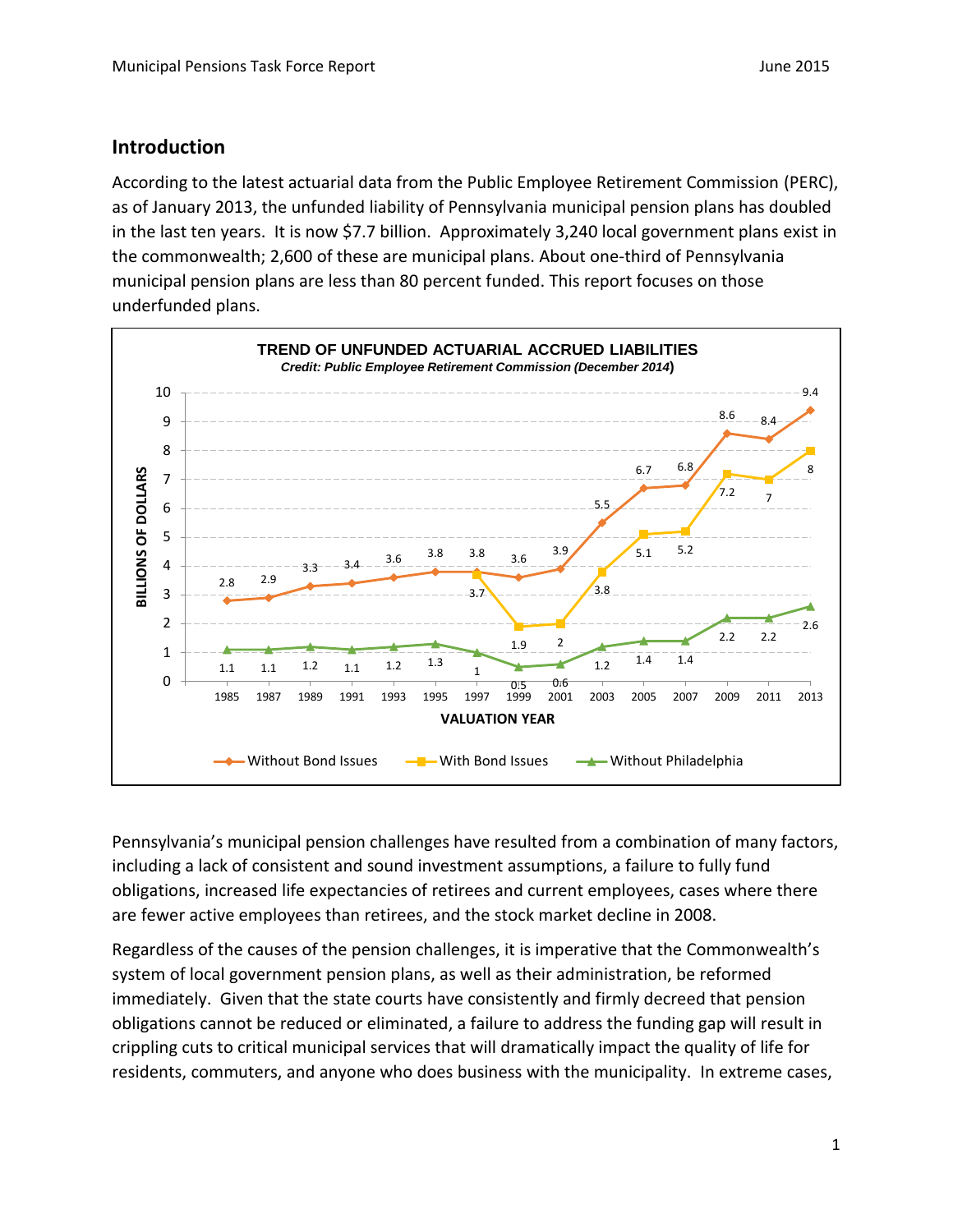municipalities in other states have been forced into bankruptcy as a result of failing to address pension health appropriately.

Due to the need for swift action on municipal pension reform, Governor Tom Wolf assembled a Task Force on Municipal Pensions in May of this year to come up with workable, fair and responsible recommendations to address the pension challenges of municipalities. This report is the result of the work of that task force.

In developing this report, the task force received input from individuals representing government retirement entities, unions, elected officials, trade associations, research organizations with expertise in pension issues, and the financial industry (Appendix A). All who participated in these meetings provided helpful, real-life examples of the pension challenges and offered many carefully thought-out ideas.

The task force would like to thank all who offered their time and expertise to such an important endeavor.

## **Recommendations for Addressing**

# **Pennsylvania's Municipal Pension Challenge**

The Municipal Pension Aid Fund receives about \$267 million per year funded out of the Foreign Casualty Insurance Premium Tax and from a portion of the Foreign Fire Insurance Premium Tax. Currently, the formula for this state aid, as designed in Act 205 of 1984, covers 100 percent of the Minimum Municipal Obligation (MMO) for one-third of the municipalities. Other municipalities receive significantly less than 100 percent. There is little or no annual growth foreseen in the revenue stream that produces the Municipal Pension Aid Fund.

The task force recommends that any proposed revenue enhancements be considered only if structural changes are made to the plans. The recommendations from the task force focus on structural and operational changes that encourage, and in some cases require, responsible and prudent management of municipal pension plans.

#### **Increasing transparency, accountability and fiscal responsibility to all plans**

The following reforms should apply to **all** municipal pension plans. These standards provide a more transparent picture of a plan's fiscal health, control fees paid to external parties, and make a municipality's pension obligations more predictable. The purpose is to ensure that promises of retirement security that have been made to employees can be met without impairing the ability to maintain services and invest for the future.

 **Increase penalties for municipalities that do not pay their full minimum municipal obligation (MMO).** The MMO is the minimum amount municipalities are legally required to contribute annually to a pension fund to maintain long-term solvency. Currently, the penalty for failure to make the full MMO payment is an interest charge.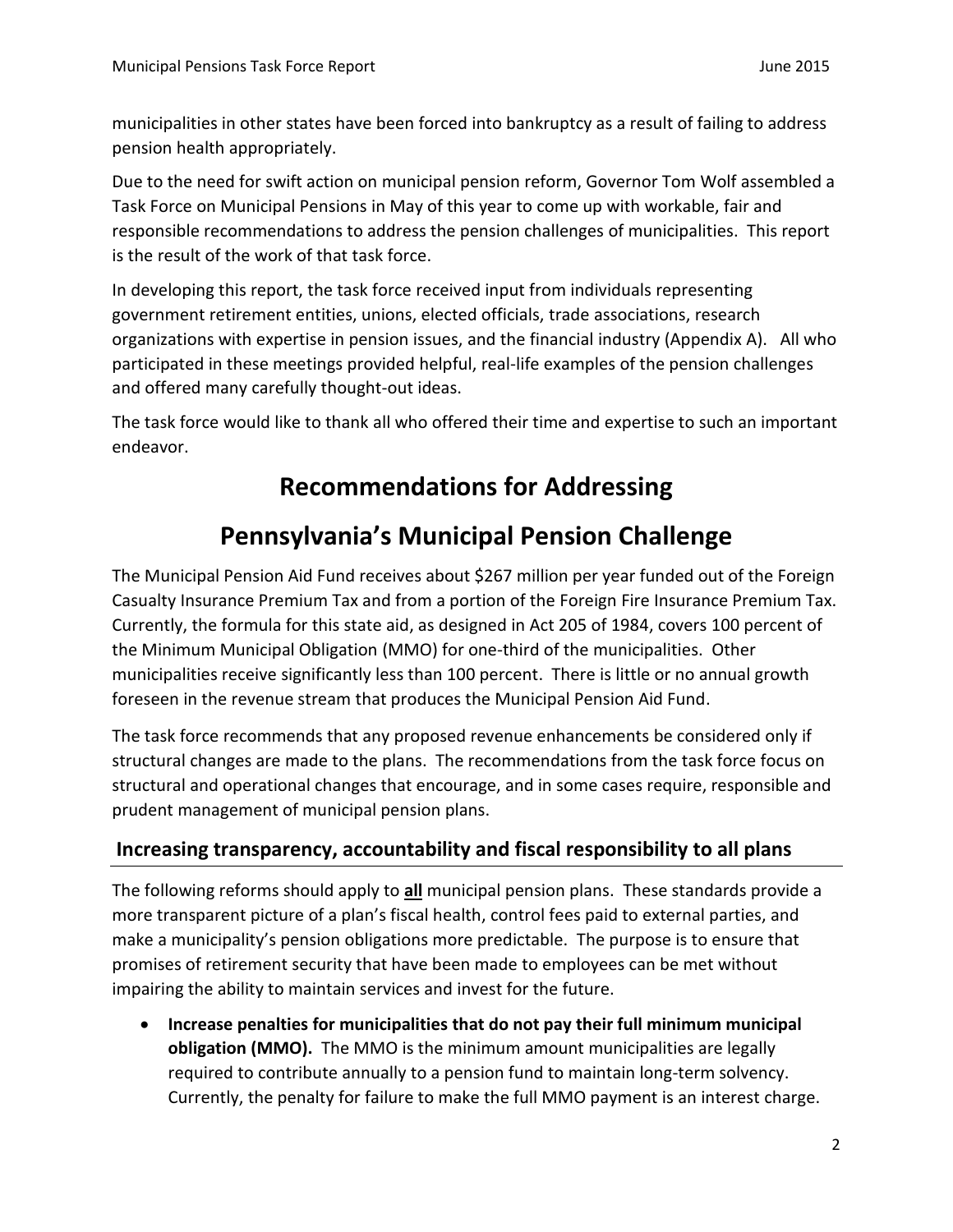An additional penalty is recommended that would eliminate municipal pension state aid for each year the MMO is not fully paid. A state government entity should be authorized to enforce this provision.

- **End the current practice of allowing state aid to be spent on administrative expenses.** The annual distribution of state aid given to municipalities should assist with pension payments, not administrative fees. Given the number of employees and retirees counting on benefits, all state aid should be directed to the purpose of meeting the pension obligations. This change would also encourage control of administrative costs by requiring them to be part of the annual expenditures of the municipality and not paid for out of the pension trust assets.
- **Post actual pension liability.** Adopt Generally Accepted Accounting Principles standards (GAAP). Specifically, adopt and implement Governmental Accounting Standards Board (GASB) Statement 68, which requires state and local governments to include full disclosure of all pension obligations in their financial statements. This will increase transparency of the assumed rate of return versus the actual realized return.
- **Exclude municipal pensions from the collective bargaining process.** This considerably strengthens municipalities' ability to predict costs, a critical piece to reform.
- **Post municipal pension plan costs annually.** This includes fees paid to investment managers, the performance of the funds managed by those investment managers compared to an appropriate benchmark and administrative expenses of the plan.

### **Strategies for underfunded municipal pension plans other than Philadelphia and Pittsburgh**

It is critical that significantly underfunded municipal pension plans be placed on a road to recovery. Specific actions include giving a realistic view of the status of each plan, changing how the plans are administered, prohibiting benefit enhancements, and creating a new statewide pension system for all new municipal employees. These significant reforms would put into place a structure that will prevent further deterioration and force municipalities to deal with a more realistic understanding of the problems. These steps are imperative if promises to plan beneficiaries are to be met.

The underfunded plans must adopt three major categories of change:

- Adherence to new investment and benefit standards
- Shifting of management responsibility away from the municipality
- Placement of new hires into a newly created statewide municipal pension system

"Underfunded" is defined as a funding ratio (percent of accrued pension liabilities that are covered by assets) below 80 percent. The funding ratio is calculated based on the required rate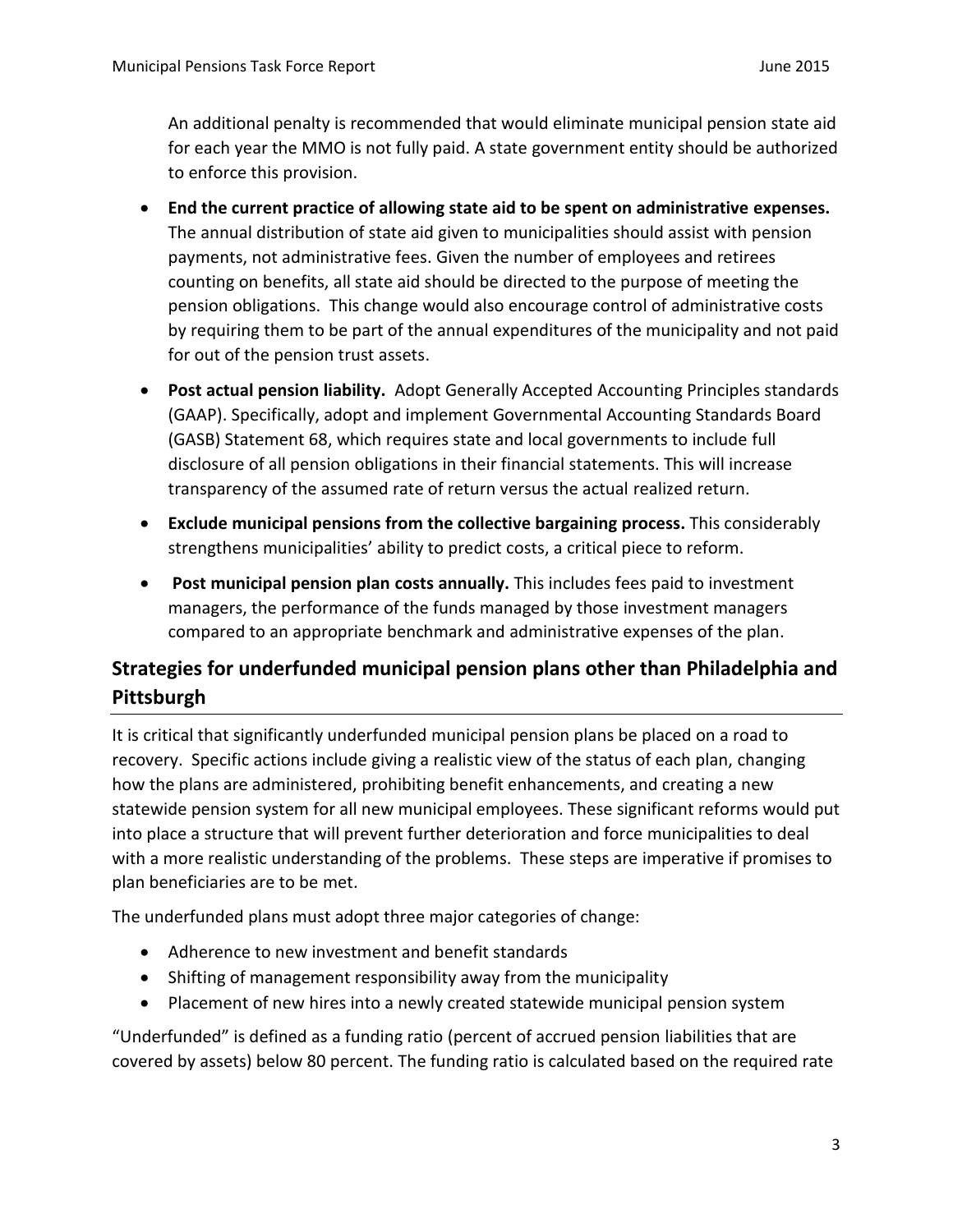of return for the relevant year as described below. The task force presents two alternative options for the Governor to consider:

- o **Alternative A.** Aggregate the funding ratio of all of a municipality's defined benefit plans; if the aggregate falls below 80 percent, all plans must adopt the changes described below. Currently, 363 municipalities' aggregate funding ratios fall below 80 percent.
	- **Pros:** 
		- Mirrors Act 205 state aid distribution to each municipality, not to individual plans.
		- Requires more plans to adopt stronger and more responsible standards.
		- Prevents potentially damaging divisions between plans in the same municipality.
	- **Cons:**
		- Some municipalities may resist putting restrictions on an adequately funded plan simply because other plans in its purview are underfunded.
- o **Alternative B.** Only individual plans that have a funding ratio below 80 percent must adopt the changes described below. Thus a municipality may have one plan that would have to adopt the required changes, and one that would not.
	- **Pros:** 
		- Allows adequately funded plans to remain under the management of the municipality, with fewer restrictions on investments and benefit enhancements
	- **Cons:**
		- Increases divisiveness between plans within the same municipality
		- Might lead to tougher decisions for municipalities on how much to fund each plan
		- Fewer plans are required to adopt stronger standards

The following describe the strategies for the underfunded pension plans no matter which method above is selected. A variation on the strategies for Philadelphia and Pittsburgh appear in a subsequent section.

*Require underfunded pension plans to adopt new investment and benefit standards***.** The following is meant to control costs and provide a more transparent picture of the actual funding status of the pension plan. All of these requirements on underfunded plans are permanent.

 **Cap the amount of overtime that may be included in the pension calculation at 10 percent of the final five years' average base salary.** This allows more predictability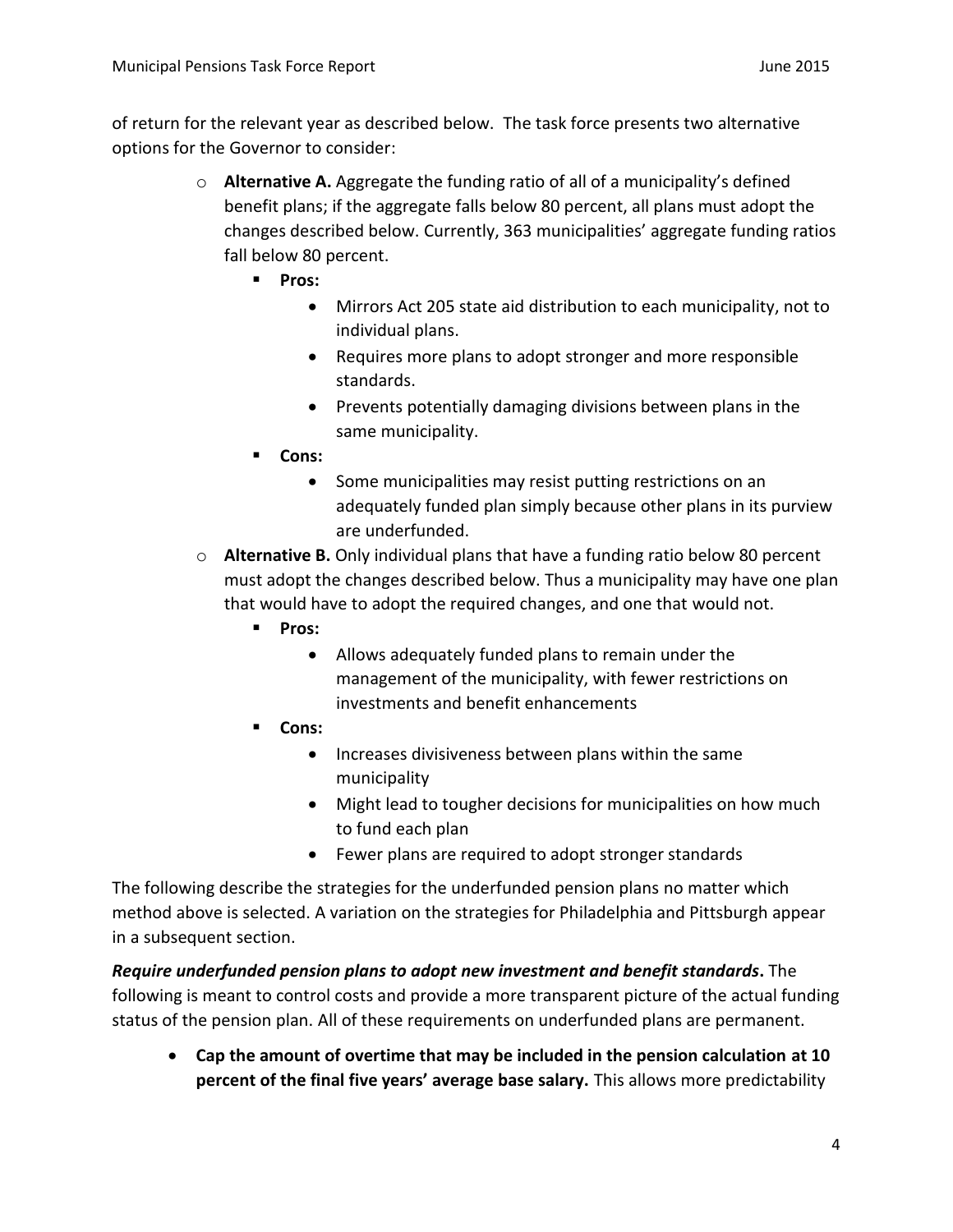by the municipalities and the ability to project and manage their pension costs while still allowing some accumulated overtime to be reflected in pensioners' benefits.

- **Exclude accumulated leave from pension calculations.** As in Act 600 (Municipal Police Pension Law), any accumulated sick, vacation, or other unused leave may not be used in pension benefit calculations.
- **Adopt realistic rate of return assumptions.** Plans should adopt an assumed rate of return on investments that more accurately reflects long-term realized returns. The practice of using unrealistically high rates of return for investments must be eliminated. The practice allows local governments to pay lower MMOs and therefore underfund their pension obligations while simultaneously using the proceeds to help fund other budget holes. The result is a worsening funded status of plans.

For municipalities currently using an excessively high rate of return, a reduction will be a material change, but the reduction is critical to reforming pension funding obligations and positioning funds to meet their obligations.

To soften the impact of the adjustment, plans may transition to a lower rate of return gradually, by reducing their current rate by one percentage point per year.

- **Control investment management fees.** Require that investment management fees not exceed 50 basis points per annum. For reference, plans should use fees charged by passively managed funds as a benchmark. While active investment managers have a role in investment management, and a very few managers have consistently demonstrated an ability to earn returns in excess of the market, such relationships need to be carefully monitored. Employing active managers must not come at the expense of putting someone's retirement income at risk.
- **Disallow any benefit enhancement that would cause the funding ratio to fall below 90 percent.** Quite simply, you should not enhance benefits if you cannot honestly afford to do so. Enhancements may be considered only if, after making them, the pension plan remains at least 90 percent funded.
- **Specifically require that any gains above the projected rate of return be retained by the fund until the plan is 130 percent funded.** Given the volatility of the market, firm restrictions should be put in place as to how higher-than-expected returns may be used. This is the key to preventing actions such as what happened in the City of Philadelphia earlier this year, where the city – despite having its pensions funded at less than 48 percent of its obligation – mailed \$31 million in bonus checks to retirees, when the actual rate of return exceeded the assumed rate.
- **Prohibit Deferred Retirement Option Plans (DROP).** Lump-sum payments resulting from DROP programs should be eliminated for all plans. DROPs represent a financial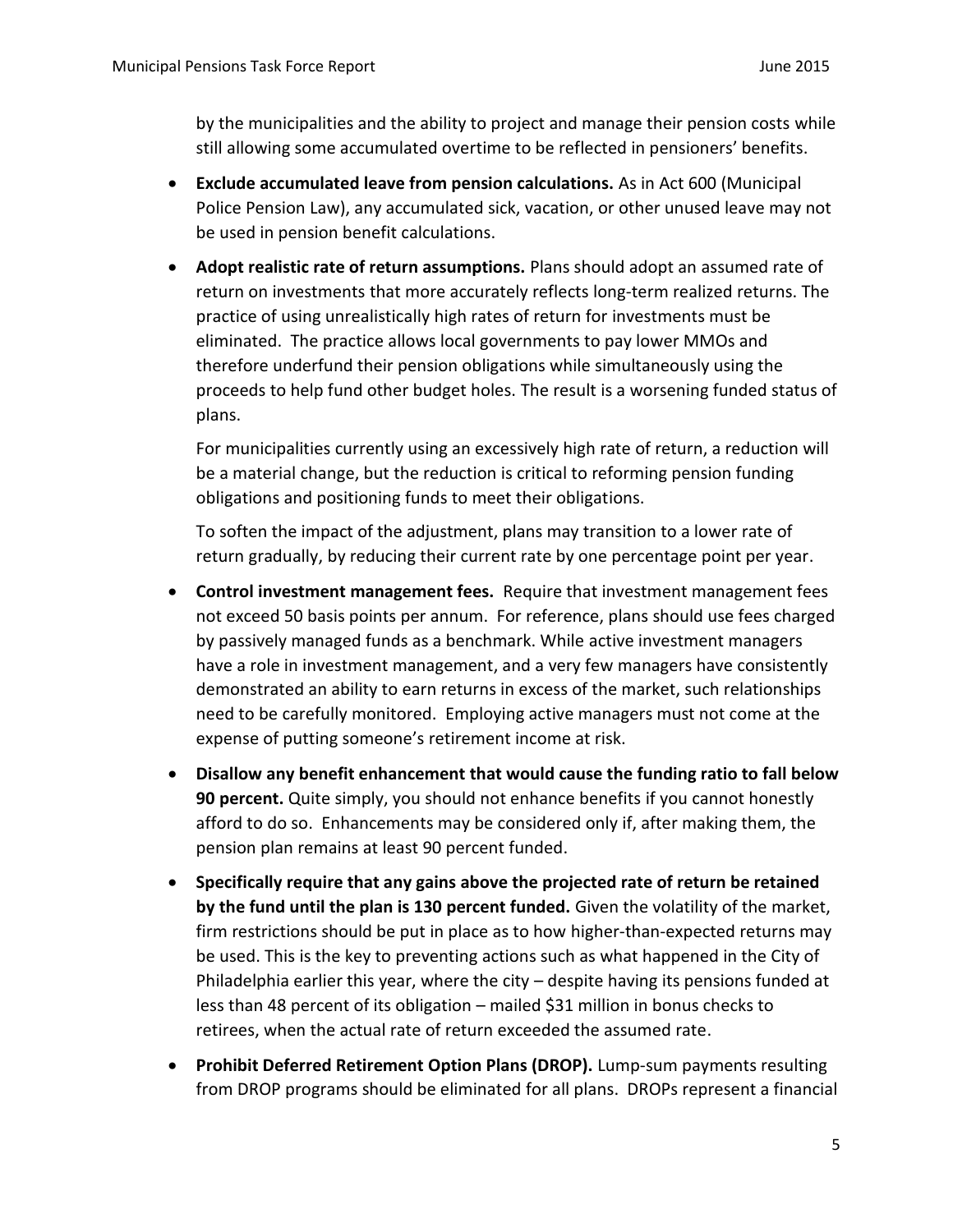burden on the city or municipality obligated for the payment, and take monies away from the pension plan of retirees

*Shift management responsibility for underfunded plans to a single shared investment manager and plan administrator***.** While the investments would be managed by an independent statewide organization, the current benefit levels – as determined by the contract between the municipality and the employee – will remain the same, at least for current employees. The plans also will remain the financial responsibility of the municipality. Municipalities will be charged for the administrative costs in this statewide management plan based upon the number of plan members. Once a plan shifts to this manager, it may not shift back out.

The shared investment manager and plan administrator must adhere to all of the standards above, including utilizing a realistic assumed rate of return and maintaining controls on investment management fees.

Moving these underfunded plans to a new shared manager would begin one year from the date of the authorizing legislation being signed into law, with staggered entry dates based on level of underfunding. This approach to implementation provides time for the shared manager to adequately handle the influx of new plans. The specifics of this phase-in should be determined in collaboration with the shared manager.

Underfunded plans may opt not to enter the shared management if they demonstrate that their pension plan funding level has risen above 80 percent since publication of the most recent data from PERC and before the required entrance date.

The shared investment manager and plan administrator must meet the following qualifications:

- Possesses an existing cost effective structure to centralize management of assets
- Has expenses that do not exceed existing cost levels of the Pennsylvania Municipal Retirement System (PMRS).
- Requires the use of a realistic rate of return when municipalities are estimating their pension liability.
- Demonstrates a minimum of 10 years' experience in managing multiple public pension funds in Pennsylvania.

#### *Consider the creation of new statewide benefit structures for all new hires in the underfunded*

*plans***.** Two benefit structures are included; one for public safety employees and one for nonuniformed employees. If this avenue is pursued, the task force recommends immediately consulting with a public employee pension design expert who can recommend a fair and predictable benefit plan design based on nationally accepted best practices and tailored to our specific circumstances. This plan should include a provision for portability of pension benefits accrued between municipalities.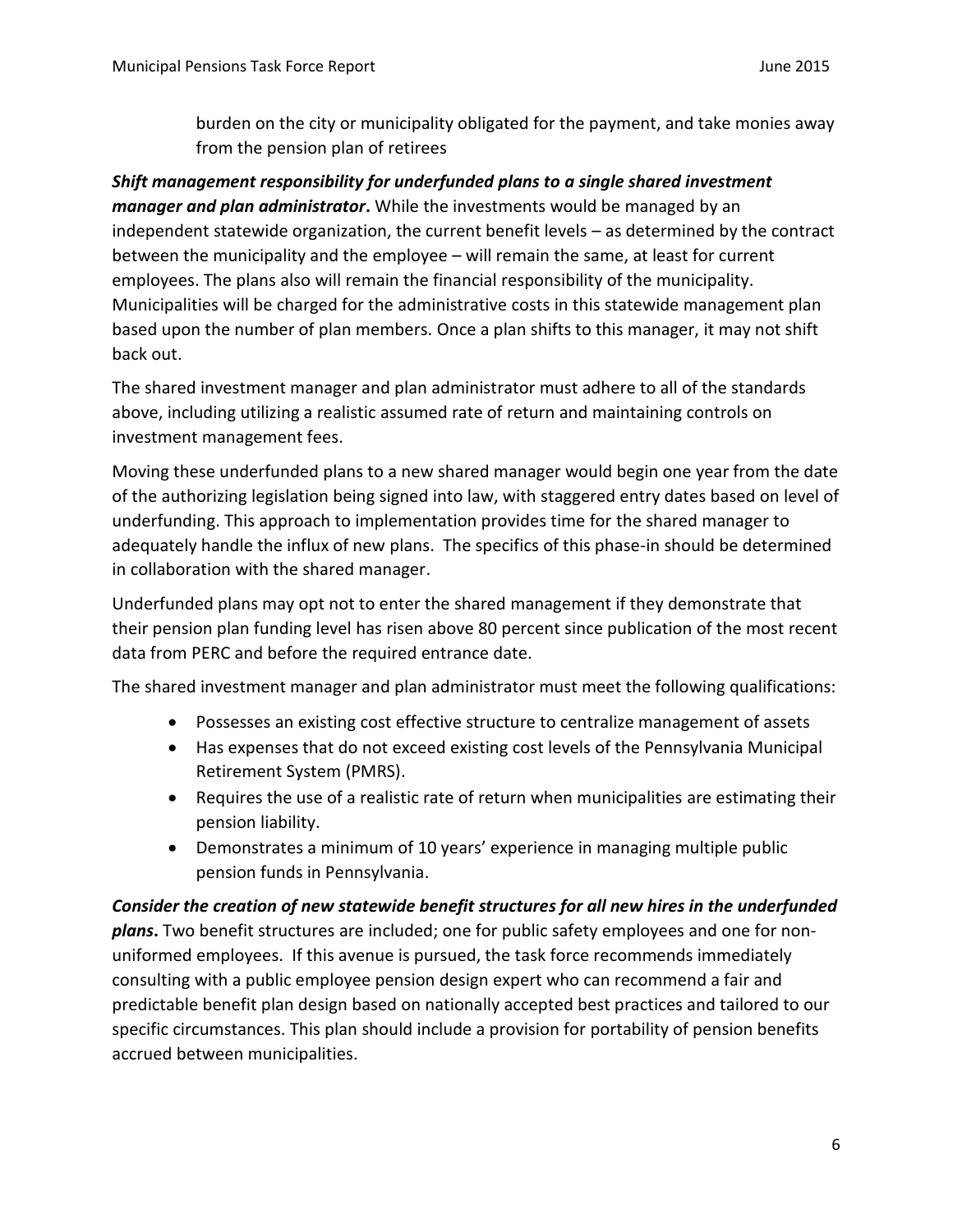*Review the viability of the sale/lease/securitization of assets to help address significant unfunded liabilities.* Municipalities with underfunded pension plans should assess potential benefits of selling, leasing, or otherwise securitizing assets, such as water and sewer systems, that would provide a fiscal net gain and would not lead to higher costs for the municipality in the future. This is a viable option for only a very small number of municipalities with underfunded pensions.

#### **Strategies for Philadelphia and Pittsburgh**

Because Philadelphia and Pittsburgh together represent over \$6 billion of the state's total municipal pension plan unfunded liability, the task force recommends that each of the two cities have the option of either joining the other underfunded municipalities in the statewide management system outlined above, or that each maintain its own investment manager/plan administrator that adopts the recommended standards above.

If opting to adhere to the standards under their own management, Philadelphia and Pittsburgh must develop, within six months of enactment, a five-year plan to meet the standards and create a new plan for new hires. Both cities must submit an annual report detailing the implementations and achievements to date, with copies to the Governor, General Assembly, Auditor General, and PERC. Failure to submit a five year plan or annual report or to comply with the five-year plan will result in the loss of all Act 205 state aid.

#### **Modernize data collection, reporting requirements, and state aid system**

Currently, municipalities must submit their pension information via hard copy to PERC and the Department of the Auditor General. In addition to being a cumbersome, labor-intensive, and outdated process, it creates a frustrating lag in the reporting of data. PERC must manually enter all information for thousands of plans. As a result, PERC is only able to publish their report every two years, which prevents a timely assessment of the status of Pennsylvania's municipal pension funds.

The Department of the Auditor General, PERC, and the appropriate commonwealth agencies should work together to develop a cost-effective plan to modernize state aid distribution and reporting systems to create greater efficiencies and enable annual reporting in line with common industry practice. If moved to an electronic reporting system, PERC should be required to report annual figures, creating a more up-to-date understanding of a plan's relative health, including any progress or decline in unfunded liability. In addition, the MMO calculation should be made annually.

The goal for implementation for electronic filing should be 2017. The Department of the Auditor General will continue previous discussions with the Governor's Center for Local Government Services to utilize their new e-filing system to obtain necessary data. PERC will establish its plan for e-filing as well.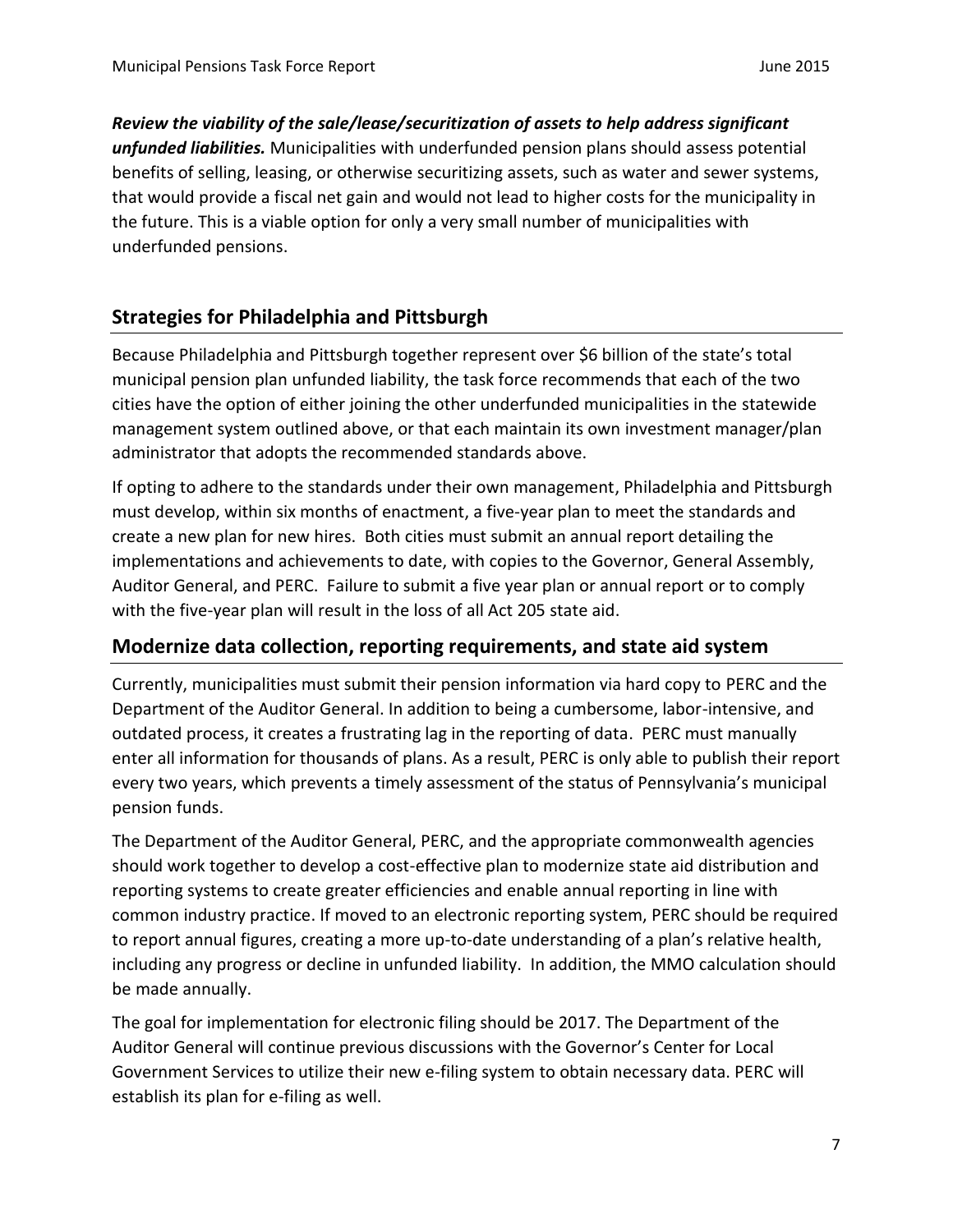#### **Summary**

A consensus of stakeholders – on all sides of the pension issue – believe that it is imperative that we immediately address problems with the commonwealth's system of local government pension plans. The recommendations presented in this report of Governor Tom Wolf's Municipal Pension Task Force are realistic and responsible reforms to Pennsylvania's municipal pension challenges.

We recommend increasing transparency and accountability for all municipal pension plans by:

- Increasing penalties for municipalities that do not pay their full minimal municipal obligation (MMO).
- Ending the current practice of allowing state municipal pension aid to be used for administrative expenditures.
- Adopting standards to require municipalities to disclose pension liability and requiring the public posting of municipal pension costs.
- Excluding municipal pensions from collective bargaining.

We recommend helping with the recovery of underfunded pension plans by:

- Requiring underfunded pension plans to adopt new investment and benefit standards including controlling management fees, capping overtime and excluding accumulated leave from pension calculations, eliminating lump-sum DROP payments, adopting realistic rates of return on investments and limiting benefit enhancement.
- Shifting management responsibility for underfunded plans to a shared investment manager.
- Possibly creating a new statewide defined benefit structure for all new hires in underfunded plans.

We recommend that the Pittsburgh and Philadelphia pension plans be given the option of joining the other underfunded municipalities in the plan outlined above, or maintaining their own investment managers/plan administrators, with specific requirements and consequences for achieving those reforms.

Lastly, we recommend that the Department of the Auditor General and the Public Employee Retirement System work together to modernize state aid distribution and reporting systems to enable annual reporting.

These recommendations will require discipline at both state and local levels. This discipline is important for the viability of Pennsylvania's communities. If we are able to adequately address the municipal pension issue, a significant stressor for local government, we will be able to put all communities on stronger ground which, in turn, will help Pennsylvania as a whole.

###